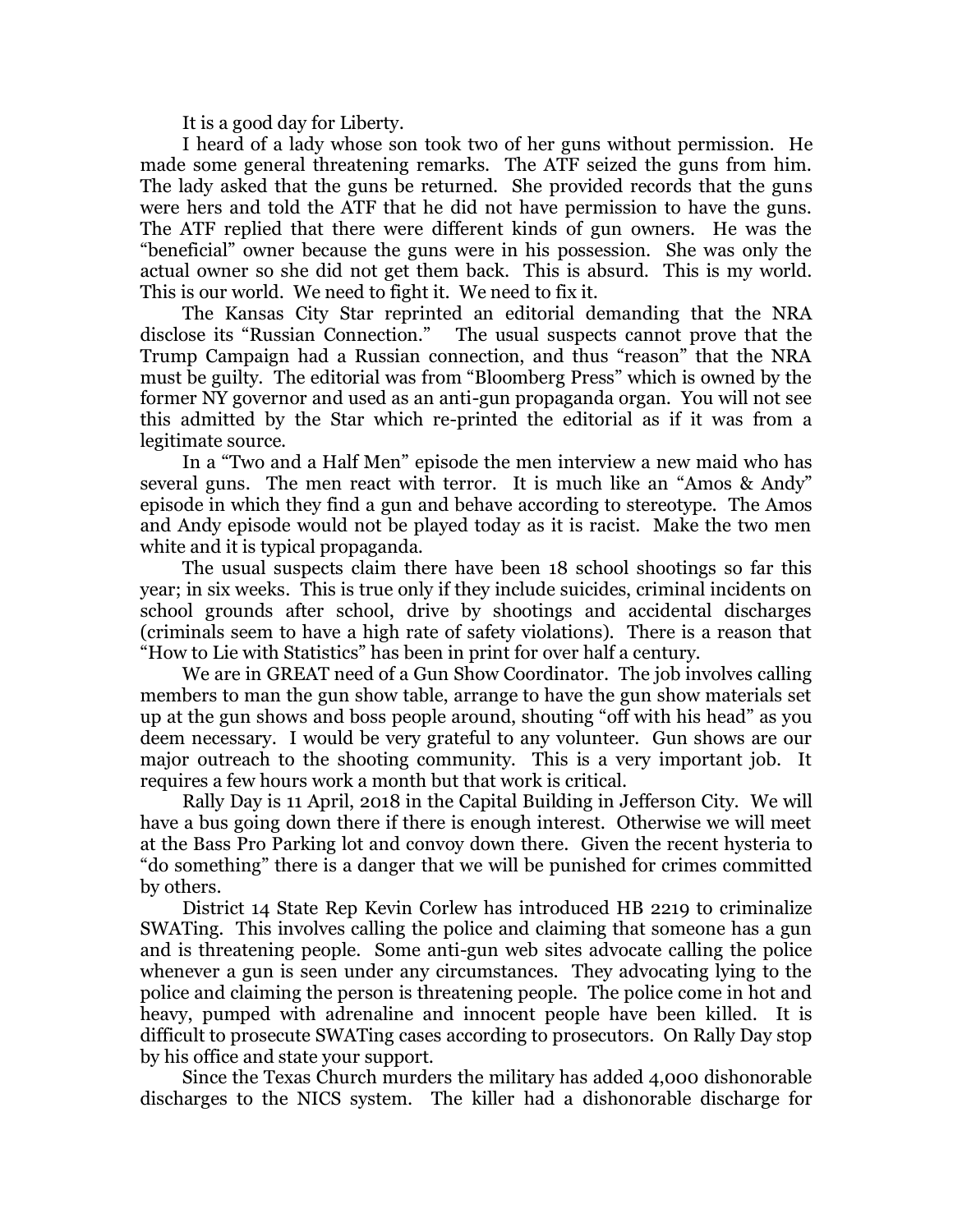abusing his wife. The conviction did not go into the NICS system as required by law. These are not bad conduct or general discharges; they are the military's equivalent of a felony.

The main difference between the Texas Church murders and the Florida school murders is that in Texas a nearby resident had an AR 15. Of course, it was in a safe and he had to stop and load a magazine, but the bad guy got no further.

The North Korean dictator's sister has been the media darling of the Winter Olympics. She is the minister of propaganda of a murderous regime and perhaps involved in darker pursuits. She does not appear to be charming. She does not appear to be eloquent. She is pretty. That is enough. We should remember this when we try to win friends and influence people. We need pretty. Looking around our Board, I do not see pretty. Support your local Association, go out and recruit some pretty.

Countess Elizabeth Bathary was also reputed to be very pretty. She was tried in 1610 for the torture, mutilation and murder of 650 virgin girls. She was convicted of 80 murders. She was later reputed to have bathed in the blood of virgins in order to keep her good looks. I think about her when I see the North Korean dictator's sister.

Some of Countess Bathary's defenders insist that she did not bath in virgin blood; that the claim is an evil lie. They say she only tortured, mutilated and murdered a number of girls. Other monsters have been defended by the usual suspects. Idi Amin was said to have murdered 300,000 people. One of the victims was said to have had her arms and legs cut off and sown back where they did not belong. Idi Amin's defenders say that this is a lie, he only killed her and after all Amin was an anti-imperialist. I believe these people miss the point.

Since the Florida school murders the usual suspects have sent a children's crusade to campaign against our rights. Theirs is an emotional appeal to "do something." The point is not to do "something" the point is to do the right thing. We have gone along with background check schemes, licensing and registration programs which have produced reams of paper, a plodding bureaucracy, incredibly high numbers of false connections to crimes; but no results. There are demands that people cannot buy long guns until they are 21 years old. There are demands to ban semi-automatic guns. If the usual suspects achieve their immediate goals will things be any better?

Other than the Oklahoma City bombing the worst mass murders in the United States have been arson attacks. We have more arson attacks than other countries as well. The record was a 1958 school arson in Detroit which killed 92 children and three nuns. Eighty years ago a farmer was upset by new taxes for the school, so he blew it up, with the children in it. In Norway, where even the police are not routinely armed a lunatic shot to death 69 children and adults on an island retreat. He had the only guns on the island. He killed another eight with a bomb. A Toronto killer went through a women's school with a Mini-14. At that time only five round magazines were generally available for the Mini-14, but he had the only rifle in the building. A killer at the Navy Yard used a pumpaction shotgun. The "Texas Tower" killer of 53 years ago used a bolt-action hunting rifle to murder people in the streets below.